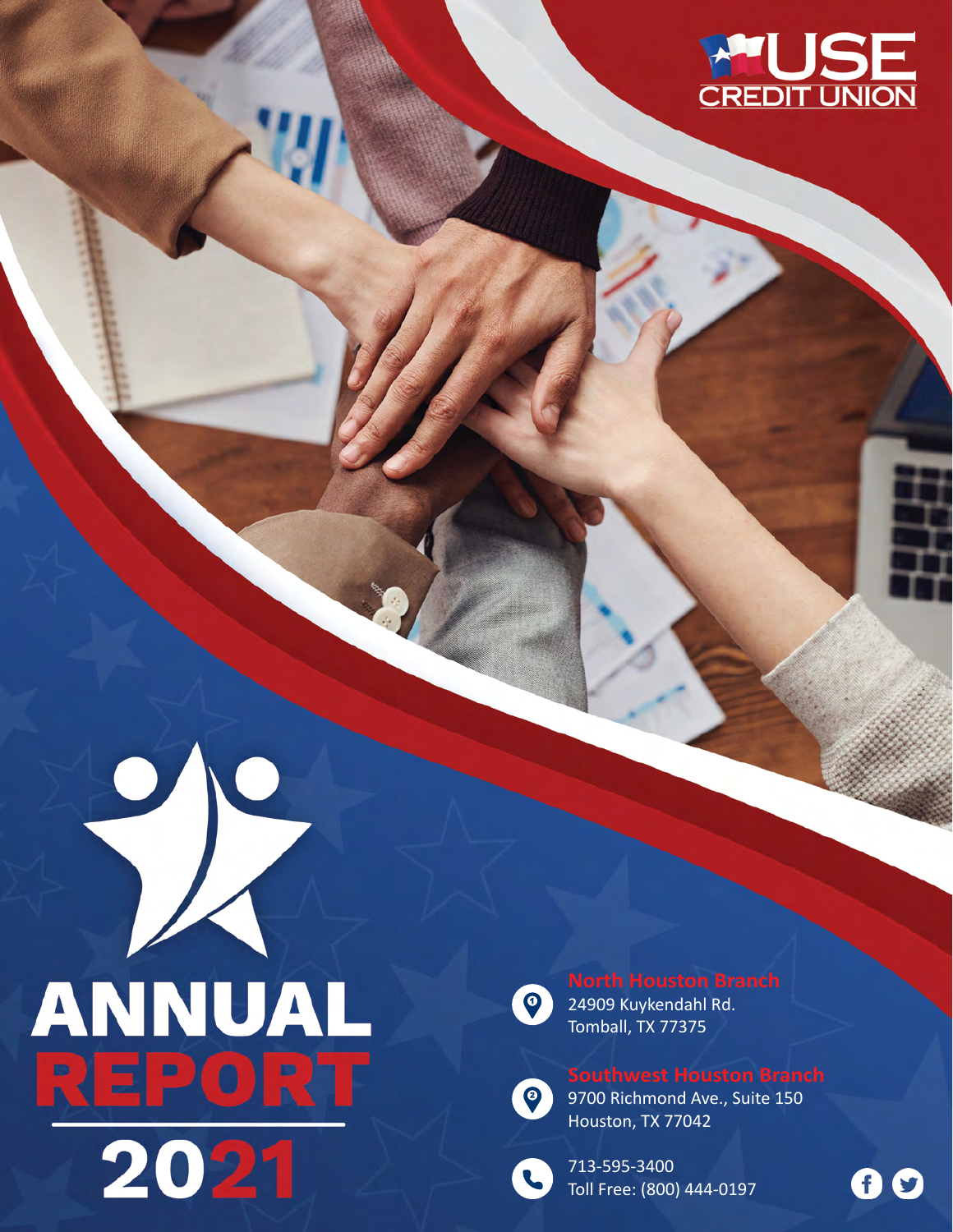### **President's** Message

For many of our members, 2021 continued to bring financial difficulties and unprecedented instability around the world. The credit union industry and USE Credit Union continued to make our members our first priority. We are here with you building a better future together. We appreciate every member who continues to support our credit union. Members continuing to support our credit union allows us to provide enhancements and first class service. As your credit union, our goal is to provide the very best financial products and services at the most affordable cost.

Throughout 2021, we continued to offer our members financial assistance through COVID-19 Loan Deferments, member auto purchases and refinances, and personal loan assistance. We worked with many members to purchase or refinance their homes taking advantage of low interest rates and increased home values. We funded over \$33 million in member loans providing affordable financing options for autos, personal loans, and credit cards. We are also proud to be your depository institution of choice. By the end of 2021, our deposits grew to over \$85 million.

As we begin 2022, every staff member is working hard to help you find the best deal on your next vehicle or home. Your credit union staff works hard to find the answers to each of your questions ensuring you have a reliable financial partner. Together we are building a better future. We are encouraged by the new members that find so much value in our products and services. We offer our gratitude to our long time members who have remained committed to our credit union because they believe in our mission and ability to serve. We thank each of you for your support as we strive to better our credit union. We will continue to earn your business and hope you will share the credit union with your family, friends, and coworkers.

Your volunteer Board of Directors, Management and the staff of USE Credit Union thank you for your continued support. We look forward to serving your financial needs in the future and providing you with exceptional member experiences, products, and services.

## **Jessica Gillen**

*CEO/President*

# **Treasurer's**

### Message

2021 was a financially successful year for USE Credit Union. We continue to embrace the Credit Union philosophy of "people helping people" by providing members affordable financial services and comprehensive financial education, so you can build assets and financial stability.

As your Treasurer, I am officially reporting to you that the fiscal year 2021 ended as of December 31, 2021. Here are some of the financial highlights:

- **USE Credit Union ended 2021 with assets of \$93,111,004.18.**
- **We had a net income of \$357,049.04.**
- **We funded over \$33 million in loans for members.**
- **USECU ended with shares of \$85.2 million.**

During 2021, our Credit Union engaged Doeren Mayhew CPA and Advisors for our annual audit and received a positive review. Credit Union regulators define a well-capitalized Credit Union as having at least 7% of its assets in reserve. USE Credit Union finished the year at a very healthy 7.8%. Overall, your Credit Union is financially strong and well positioned to meet the financial needs of our member-owners for the foreseeable future.

We are committed to you, our member-owners, and to our mission to "Encourage members' personal success through exceptional financial services today and tomorrow." Thank you for putting your trust in USE Credit Union.

**Charles Konikoff**

#### *Secretary/Treasurer*

# **Management Team** *Jessica Gillen Debbie Gonzalez Marina Izvekova*<br>*CEO/President VP of Operations VP of Accounting*

**Chairman's**  Message

As Chairman of the Board of USE Credit Union, I want to thank you for your ongoing support of our mission, service, and commitment to our credit union. We strive to be an organization you can rely on daily. Every member of USE Credit Union plays a key role in the success of our credit union. Together, we are building an organization that is making a difference for one another and our communities.

As members of your volunteer board, we are responsible for ensuring your Credit Union is operating safely and soundly. We are tasked with verifying that USE has a solid financial foundation and I'm proud to say that we've had another successful year. We attribute that success to our members, employees, and leadership team. We serve more than 7,000 members at two Houston locations and hundreds of shared branching locations. We remain committed to our mission statement to "Encourage members' personal success through exceptional financial services today and tomorrow."

We will continue to be here for you. We always want to offer affordable and useful services, which benefit our members, so that you can save time, money, and gain convenience. As we look forward to 2022, we want to continue to build strong relationships with every member. USE Credit Union is a place you can count on today and in the future for your saving, checking, and lending needs.

USE Credit Union is not just a financial institution, and you're not just a number. As a member-owner you can be proud of what you are doing for yourself, your fellow members, and your community. On behalf of the Board of Directors and our entire team, thank you! We are grateful for the opportunity to serve you and are excited about our future together.

### **Clarence Brooks**

*Chairman of the Board*

*VP of Operations*